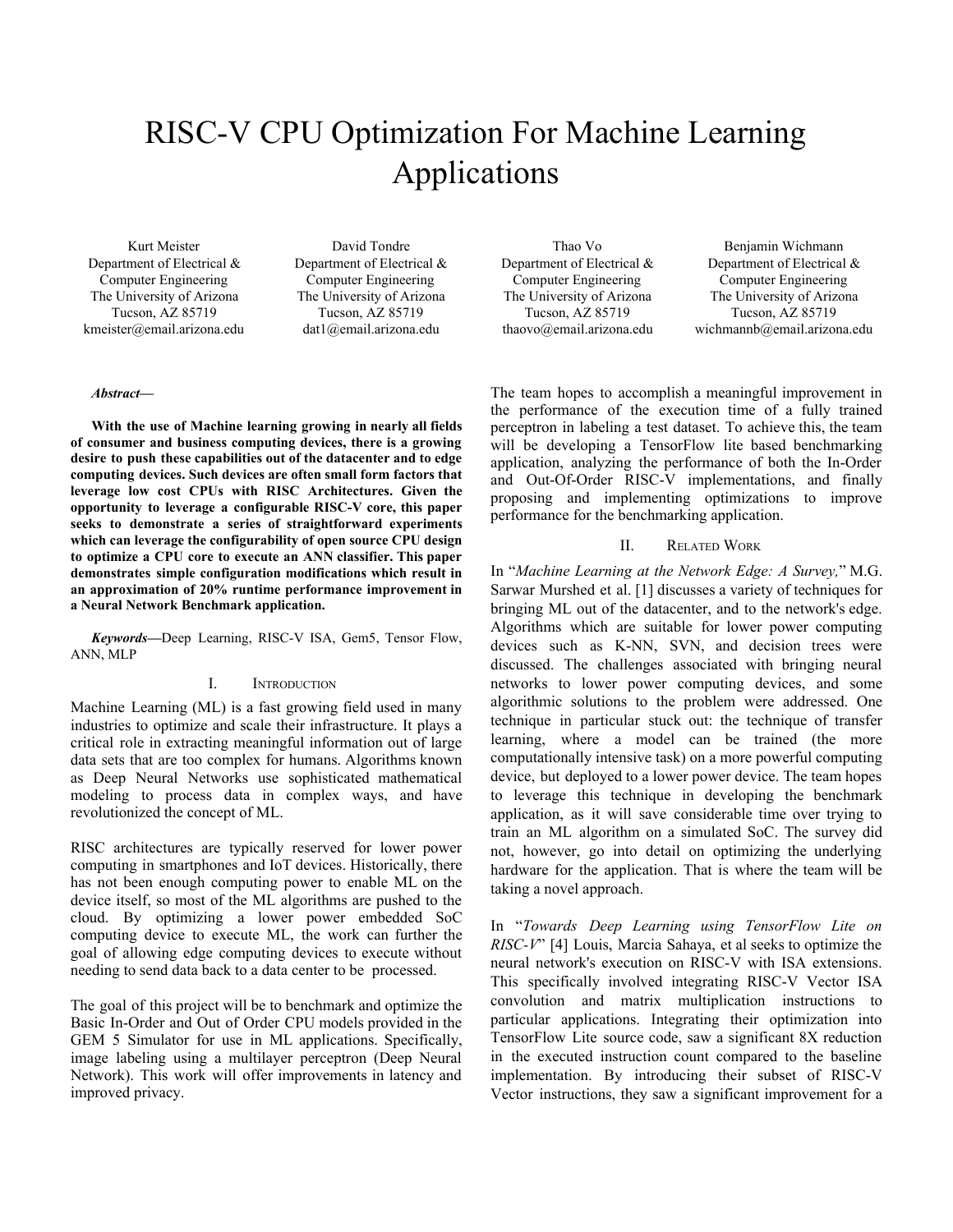large range of ML applications. The team's approach differs from others since it seeks to improve application performance without altering the ISA.

Likewise, in "Improving the speed of neural networks on CPUs" Vanhoucke et al. [2] explores the optimization of machine learning applications from the perspective of optimizing the Neural Network itself through the use of existing ISA extensions offered by modern x86 CPUs. Like the approach outlined in this paper, they begin with a naive baseline neural network, though focused on speech interpretation. Unlike this team's approach though, it is the benchmark application itself that is optimized.

## III. METHODOLOGY

The team's main goal is to optimize the baseline Out-of-Order CPU core "DerivO3CPU" provided by the GEM5 CPU Simulator, leveraging the large variety of customization options the simulation environment makes available. The process of doing so involves 3 steps. The first is to establish a performance baseline. To do that, the team developed a Neural Network application. The second involves assessing the baseline performance of the application on the chosen CPU, looking at the breakdown of instructions executed, and how the CPU might be altered to improve the execution of the application. Third, and finally, upon assessing the individual impact of a number of options on application performance, the team created a final configuration to assess the combined improvements. Steps 2 and 3 are discussed in more detail in the experimental results below. For this context, the team will be using IPC as the primary performance metric.

# *A. Benchmark Development*

In order to attempt to optimize a CPU design for a given purpose, it's necessary to establish a benchmark that can be representative of the desired application. In the case of this project, it's necessary for the benchmark application to be able to operate on an embedded system without any of the niceties of an operating system. Fundamentally, most "Deep Learning" or Artificial Neural Networks (ANN's) are at heart Multilayer Perceptrons or MLPs. For this reason, the team chose to implement a simple MLP as the benchmark.

For the purposes of this experiment, the team created an MLP with 3 hidden layers using the TensorFlow library in Python and trained it on a synthetic dataset. A test batch of synthetic input data, as well as the trained weights are then written to a series of C-arrays which can be re-used in the benchmark application. The benchmark application itself re-implements the functionality of the perceptron in  $C++$ . The benchmark application works by looping over the test dataset and predicting a class for each input.

The inputs and perceptron are sized to represent a neural network performing labeling on a 24x24 black and white image to reflect the overall project goal of optimizing a RISC-V CPU core for machine learning based inference in

edge computing applications. For this benchmark application, attempts were made to balance the execution time constraints of the simulations environment, and the desire to create a benchmark that would have no dependency on disk I/O, and no run-time dependencies against the desire to realistically encompass the behavior of an image classifying Artificial Neural Network. This balancing act resulted in the MLP architecture consisting of 3 layers containing roughly 2000 neurons.

The C++ version of the benchmark has been validated against the same Multi-layer perceptron running in the original TensorFlow environment and demonstrated to produce the same outputs given the same inputs.

The team used an Elastic Compute Cloud (EC2) instance on Amazon Web Services to implement the system above. The system was configured with the GEM5 simulation software, the RISC-V Toolchain, and other necessary dependencies to perform on tests. Appendix A. contains further installation instructions and setup.

# *B. Training the Neural Net*

A script called "GenerateModel.py"[11] can generate an MLP with 3 hidden layers along with a few configurable hyperparameters. This will train the MLP on a synthetic dataset, then generate a header file containing a set of C arrays representing the weights of the trained model along with a test dataset.

Inside the benchmark folder, there is a  $C++$  class layer which can use the generated header file to run predictions on the test data set, compiled without the "DEBUG" declaration to create a version with no outputs to stderr/stdout for embedded applications.

## IV. EXPERIMENTAL RESULTS

The initial benchmarks are run with default configurations. The adjustable variables includes: 11i\_size (L1 cache size for instruction), l1i assoc (L1 instruction associativity), l1d size (L1 cache size for data), l1d\_assoc (L1 data associativity), cacheline\_size, cpu-clock, maxinsts (max instructions), and with L2 cache.

For the results, the team records results in the following fields: instruction count, # of cycles simulated, IPC, % load, % store, % branch, % int, % fp, %ALU, %mem, iCache Miss Rate, dCache Miss Rate, iCache AMAT, dCache AMAT, sim seconds, L2 Cache Miss Rate, Total Mem Ref, ALU.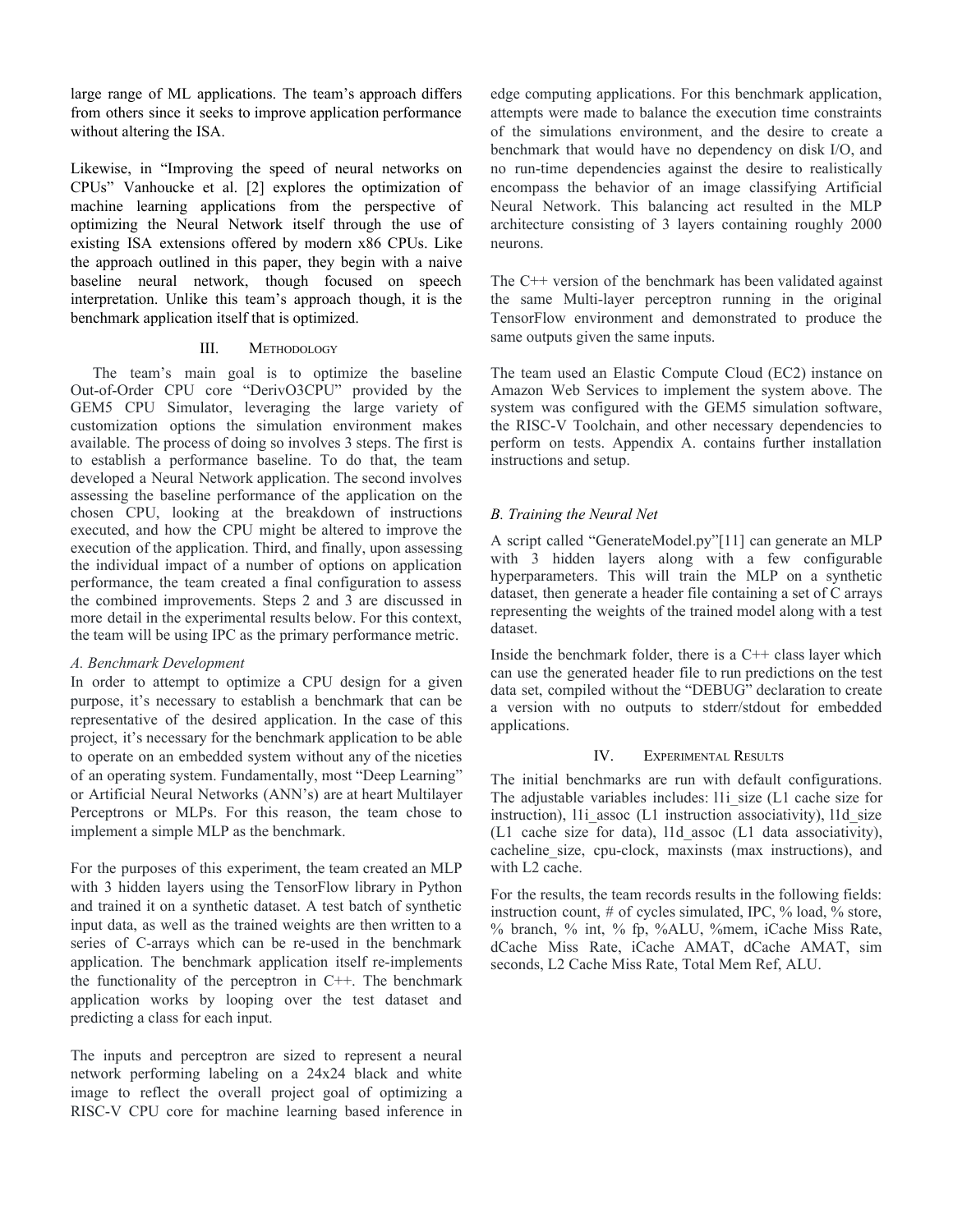| Table 1. Default CPU Parameters |                |                |  |
|---------------------------------|----------------|----------------|--|
|                                 |                |                |  |
| <b>CPU</b> Parameter            | MinorCPU       | DerivO3CPU     |  |
| L1 iCache size (kB)             | 32             | 32             |  |
| L1 dCache size (kB)             | 32             | 32             |  |
| L1 iAssociativity               | 4              | 4              |  |
| L1 dAssociativity               | 4              | 4              |  |
| Cache Line Size                 | 64             | 64             |  |
| L <sub>2</sub> Cache            | N <sub>0</sub> | N <sub>0</sub> |  |
| L2 Cache Size (kB)              | N/A            | N/A            |  |
| L2 Associativity                | N/A            | N/A            |  |
| <b>ROB</b> Size                 | N/A            | 32             |  |
| Load/Store Queue Size           | N/A            | 32             |  |

# *A. Baseline Results*

To establish the baseline performance of the initial benchmark, the team ran the benchmark through 100000000 instructions. Producing the following results.

Table 2 Baseline CPU Performance Metrics

|                  | Minor CPU  | DerivO3CPU |
|------------------|------------|------------|
| <b>IPC</b>       | 0.599059   | 1 641667   |
| iCache Miss Rate | $0.0058\%$ | 0.0092%    |
| dCache Miss Rate | 0.2742%    | $0.6237\%$ |
| iCache AMAT      | 1 00464    | 1 00736    |
| dCache AMAT      | 1 21936    | 149896     |
| Runtime (sec)    | 0.10433    | 0.043014   |

The instruction content of the first 100000000 instructions was evaluated. The hypothesis was that this combined with the baseline performance would provide a good indication of what configuration options would likely yield the best result. The Gem5 CPU models break instructions down into operation classes which are simulated in the CPU core. Below is the distribution of the instructions within the Operation classes. Notice that the highest proportion of instructions are related to memory accesses. Given that fact, the best opportunity for optimization would be to attempt to optimize the cache configuration. In the following sections we'll discuss the options explored, and their overall impact on the benchmark runtime.

Table 3 Breakdown of CPU Operations

| Operation<br>Class | <b>Count of Instructions</b> | <b>Fraction of Total</b><br>Instructions |
|--------------------|------------------------------|------------------------------------------|
| No OpClass         | 10                           | $0.00\%$                                 |
| <b>IntAlu</b>      | 37507149                     | 37.51%                                   |
| IntMult            | 3345                         | $0.00\%$                                 |
| IntDiv             | 3                            | $0.00\%$                                 |
| FloatAdd           | 2494424                      | 2.49%                                    |
| FloatCmp           | 3316                         | $0.00\%$                                 |
| FloatCvt           | 3628                         | $0.00\%$                                 |
| FloatMult          | 2494451                      | 2.49%                                    |
| FloatMultAcc       | 260                          | $0.00\%$                                 |
| FloatDiv           | 26                           | $0.00\%$                                 |
| FloatMisc          | 104                          | $0.00\%$                                 |
| MemRead            | 42492361                     | 42.49%                                   |
| MemWrite           | 5013061                      | 5.01%                                    |
| FloatMemRead       | 7490116                      | 7.49%                                    |
| FloatMemWrit<br>e  | 2497753                      | 2.50%                                    |
| IprAccess          | $\theta$                     | $0.00\%$                                 |
| InstPrefetch       | $\theta$                     | $0.00\%$                                 |
| total              | 100000007                    |                                          |

## *B. Impact of L1 Cache Size on Performance*

Below, the impact of varying the L1 Cache size on overall performance can be seen. Of note is the inflection point beyond which increasing L1 cache size actually reduces IPC. Likely owing to the increasing time required to index the cache vs the benefit of additional close cached items.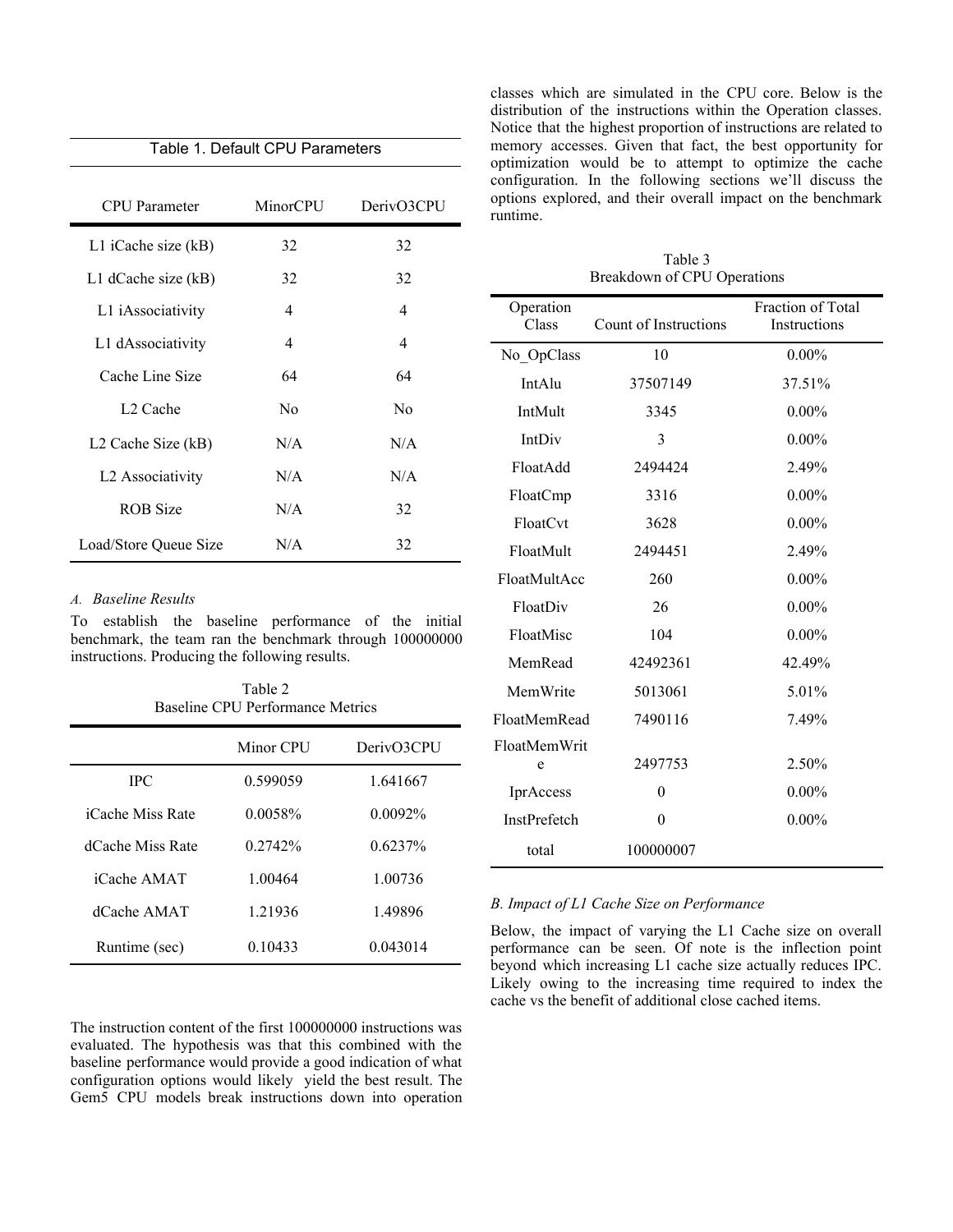

Fig 1. Impact of L1 Cache size on IPC

### *C . Associativity in L1 Cache*

This result was somewhat surprising in that less than 4-way associativity had a very significantly larger performance impact than increasing the associativity had. Likely, the reduced associativity increased the number of ejections from the cache, while the increase did very little to reduce the number of ejections owing to some locality characteristic of the data being used as an input to the neural network.





#### *D. Impact of adding an L2 Cache on CPU Performance*

Initial baseline expectation was for an improvement in performance from the addition of an L2 cache, however as seen below in Figure 3, that was not the case. Adding an L2 cache was uniformly bad for the performance of both CPU cores. This suggests that the L1 cache is sufficient for the chosen benchmark application, and therefore, the L2 cache is unlikely to contain anything of use that the L1 cache does not already have, leading to longer overall memory access times.



Fig 3. Impact of L2 Cache size on IPC

## *E. Advanced customization of the DerivO3 Core*

The out of order core offered several additional avenues of customization not available on the MinorCPU owing to the fact that it contains a number of hardware elements with configurable parameters that enable it to execute instructions out of order. These include configurable Load/Store Queue sizes (Collectively LSQ), configurable Reorder Buffer (ROB) depth, and a configurable number of types of Functional Units (FU).

Initially, modifying the CPU functional unit allocation was of particular interest due to the high proportion of intALU operations (see Table 3) however, further investigation revealed that the configuration of the DerivO3 CPU already contains 4 IntALU Functional units, and adding additional units had no noticeable impact on the Application runtime. One change however did have a very small impact on the overall performance. Moving from 4 combined Load/Store units to independent Load/Store units did have the impact of slightly increasing (~0.0006%) IPC. This is most likely due to the vagaries of the simulation environment, and not an actual improvement worth pursuing.

However, modifying the LSQ did show some capacity to impact CPU performance in a meaningful way.



Fig 4. Impact of LSQ Size on IPC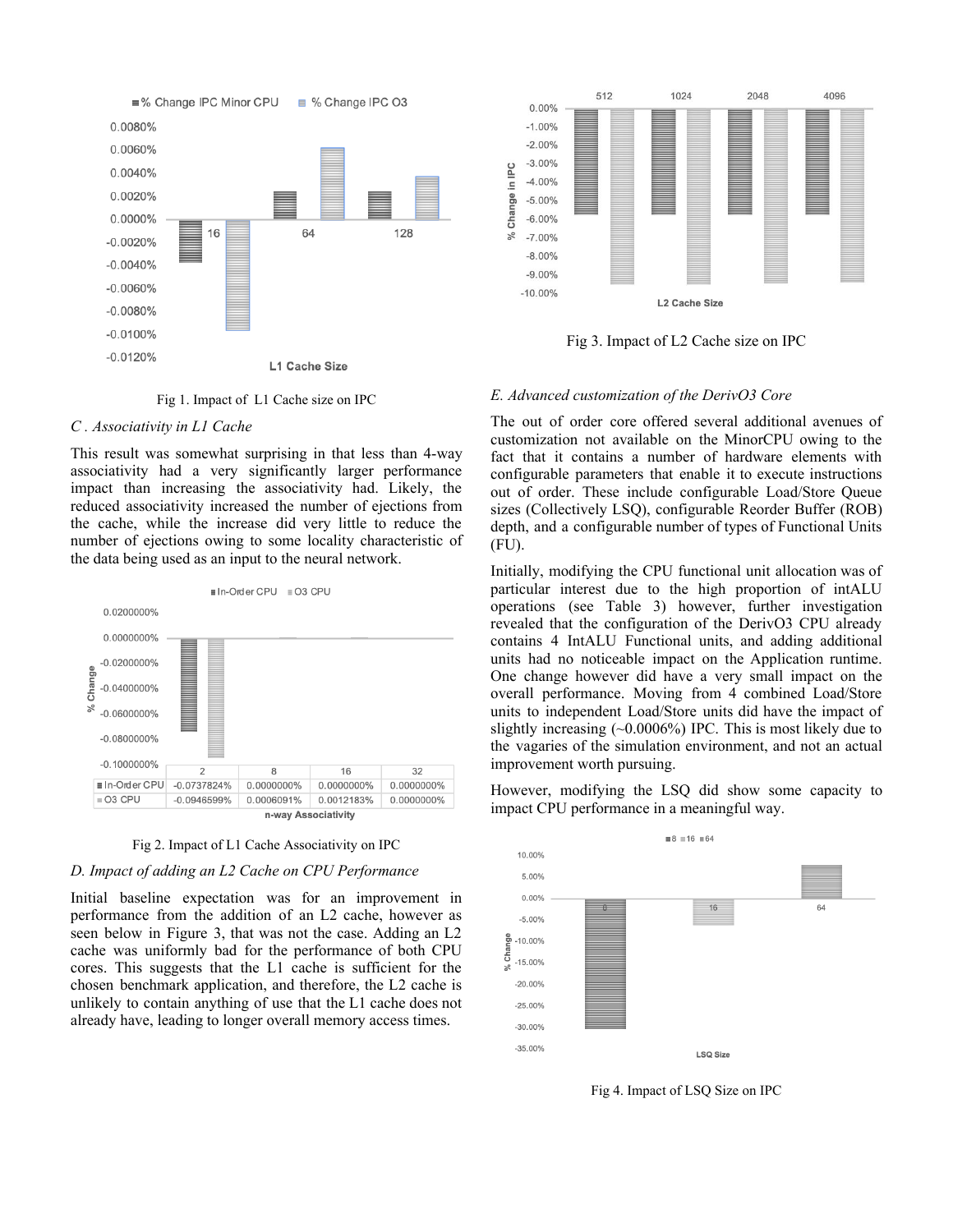Other modifications experimented with included modifying the ROB, and the Commit Width, however those values are maximized in the default configuration for the DerivO3CPU, and while the team could degrade performance by using them. It would not be possible to improve the performance of the benchmark without significant modification to the underlying CPU design.

## *F. Final Selected Configurations:*

The configuration below represents the best modifications the team could identify for improving the performance of the Machine learning benchmark for the application.

| Table 4<br>Default CPU Parameters |          |            |  |  |
|-----------------------------------|----------|------------|--|--|
| <b>CPU</b> Parameter              | MinorCPU | DerivO3CPU |  |  |
| L1 iCache size (kB)               | 64       | 64         |  |  |
| L1 dCache size $(kB)$             | 64       | 64         |  |  |
| L1 iAssociativity                 | 4        | 16         |  |  |
| L1 dAssociativity                 | 4        | 16         |  |  |
| Cache Line Size                   | 64       | 64         |  |  |
| L <sub>2</sub> Cache              | Nο       | Nο         |  |  |
| L <sub>2</sub> Cache Size (kB)    | N/A      | N/A        |  |  |
| L2 Associativity                  | N/A      | N/A        |  |  |
| ROB Size                          | N/A      | 32         |  |  |
| Load/Store Queue<br>Size          | N/A      | 64         |  |  |

# Table 4 Final CPU Performance Metrics

|                  | Minor CPU  | DerivO3CPU |
|------------------|------------|------------|
| <b>IPC</b>       | 0.599074   | 1.768934   |
| iCache Miss Rate | $0.0057\%$ | $0.0091\%$ |
| dCache Miss Rate | $0.2742\%$ | $0.0127\%$ |
| iCache AMAT      | 1.00456    | 1.00728    |
| dCache AMAT      | 1.21936    | 2.0132     |
| Runtime (sec)    | 0 104328   | 0.035332   |

## V. CONCLUSION

Overall, tuning of high level CPU configuration parameters, while not altogether ineffective for impacting application performance is not in and of itself sufficient to achieve a meaningful increase in the runtime of the chosen benchmark application. This team was however able to achieve an ~20% reduction in runtime on the DerivO3CPU relative to initial baseline configuration.

## A. FUTURE WORK

Future work in the area of CPU optimization for machine learning applications should focus on lower level optimizations along the lines of instruction specific functional units, ISA extensions. Specifically in the case of the cores evaluated in this paper, addition of SIMD instruction sets would be of great benefit to machine learning applications where highly vectorizable operations make up the lion's share of the work.

## **ACKNOWLEDGMENT**

The team would like to thank Dr. Tosiron Adegbija for his guidance throughout the semester.

## **REFERENCES**

- [1] Murshed, Murphy, et al. "Machine Learning at the Network Edge: A Survey" arXiv:1908.00080v2 [CS.LG] , Jul 2019
- [2] Vanhoucke, Vincent, et all. "Improving the speed of neural networks on CPUs". Google, 2011.
- [3] Asanovic, Krste, et al. "The rocket chip generator." *EECS Department, University of California, Berkeley, Tech. Rep. UCB/EECS-2016-17* (2016).
- [4] Louis, Marcia Sahaya, et al. "Towards Deep Learning using TensorFlow Lite on RISC-V." *Proc. ACM CARRV* (2019).
- [5] Sze, Vivienne, et al. "Hardware for machine learning: Challenges and opportunities." *2017 IEEE Custom Integrated Circuits Conference (CICC)*. IEEE, 2017.
- [6] Nöltner-Augustin, M. "RISC-V—Architecture and Interfaces The RocketChip." *COMPUTER ENGINEERING* (2016): 6.
- [7] Branco, Sergio, et al. "*Machine Learning in Resource-Scarce Embedded Systems, FPGAs, and End-Devices: A Survey*". *Electronics* (2019):8.
- [8] Kotas, Gerald. "*Exploration of GPU Cache Architectures Targeting Machine Learning Applications*". RIT Scholars.
- [9] Gem5, "*Gem5 Installation*"."<https://github.com/gem5/gem5>
- [10] RISC-V, "*RISCV-GNU-Toolchain*". <https://github.com/riscv/riscv-gnu-toolchain> [11] Meister, Kurt. "*ML Benchmark*".
- [https://github.com/kmeister/ML\\_Benchmark](https://github.com/kmeister/ML_Benchmark)
- [12] Kukunas, Jim (2015). "*Power and Performance: Software Analysis and Optimization"*. Morgan Kaufman. p. 37. ISBN 9780128008140.